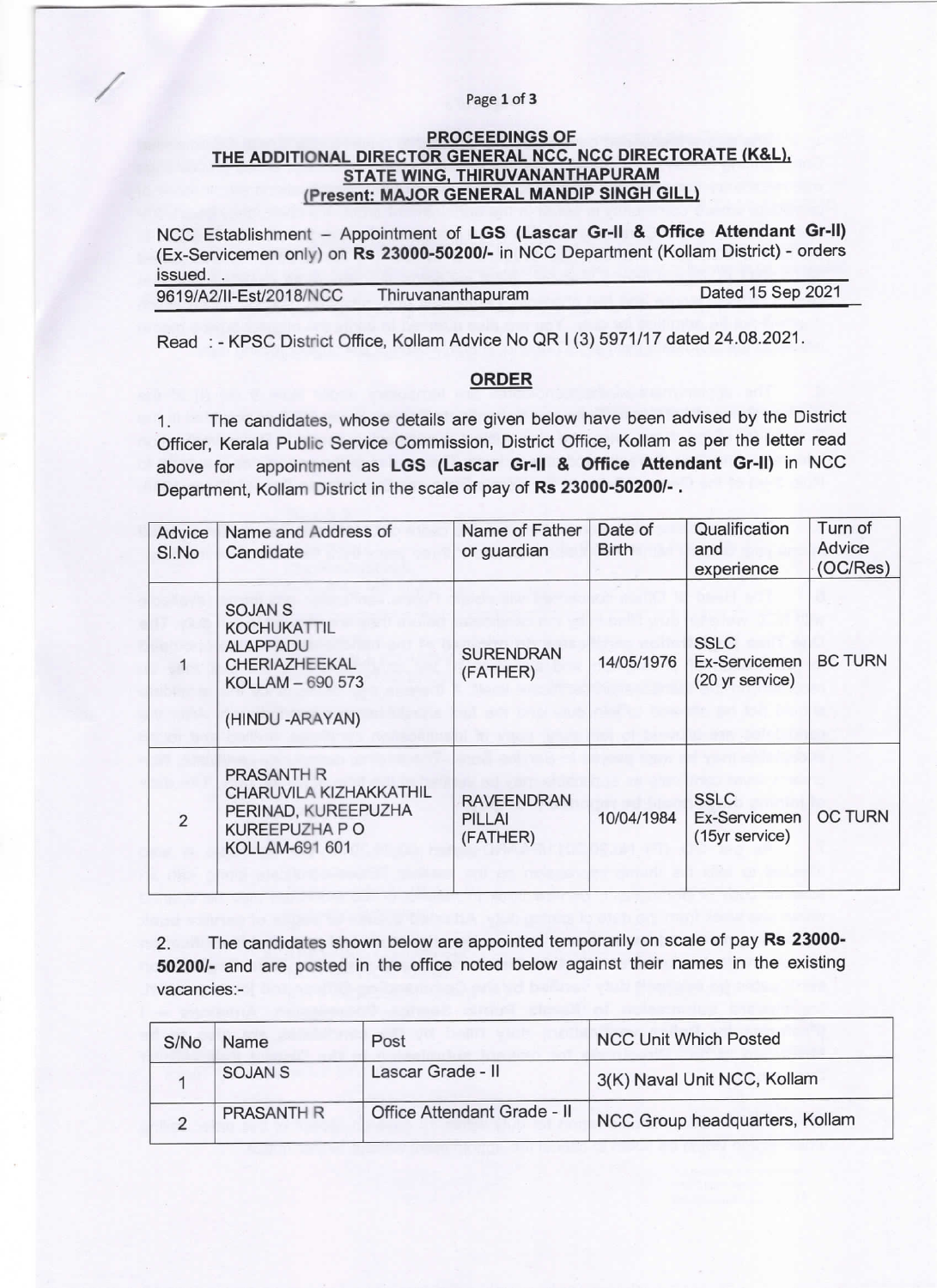#### Page 2 of 3

3. The above mentioned candidates are directed to report to the Group commander/ Commanding Officer of the units concerned within 15 days on receipt of this proceedings with necessary documents in original to prove date of birth, qualifications etc. In case of candidate whose community is noted in the appointment order, his community certificate/ Non – Creamy Layer Certificate etc also to be produced. Candidates are also required to produce a Medical Certificate as prescribed in GO (P) No.20/2011/P&ARD dated 30.06.2011 in original from a Medical Officer not below the rank of an Assistant Surgeon having MBBS Degree and two character certificates from gazettes officers, failing which they will not be admitted for duty. You are also directed to verify the original advice memo issued to the candidate from KPSC District Office, Kollamat the time of joining duty.

4. The appointment of the candidates are temporary under Rule 9 (a) (i) of the General Rules of the Kerala State and Subordinate Service Rules 1958 as provided in the Rule 10 (b) of the above rules and also subject to satisfactory report in Police verification later regarding their character and antecedents. The service of the candidates is subject to Rule 3 (c) of the General Rules of the Kerala State and Subordinate Service Rules 1958.

5. The candidates will be on probation in the cadre of Last Grade servant for a period of one year on duty within a continuous period of three years from the date of joining duty.

6, The Head of office concerned will obtain police verification pro forma (available with NCC website) duly filled in by the candidates before they are allowed to join duty. The One Time Registration certificates (in original) of the candidates are also enclosed for verification of photograph and signature of the candidates and the fact may be recorded on the identification certificate itself. If there is any discrepancy the candidate should not be allowed to join duty and the fact should be reported forthwith. After the candidates are allowed to join duty, copy of identification certificate verified and found acceptable may be kept pasted in Service Book. The original community certificate, Non creamy layer certificate as applicable may be verified at the time of joining duty. The date of joining duty should be reported promptly.

7. As per GO (P) No.20/2011/P&ARD dated 30.06.2011, the candidate is also directed to affix his thump impression on the medical fitness certificate along with an attested copy of photograph. Service book in respect of the individual may be opened within one week from the date of joining duty. Attested copies of pages of service book containing name, address, thump impression, signature and personal identification marks are to be forwarded to this Directorate along with One Time Registration certificates (in original) duly verified by the Commanding Officer and joining report, for onward submission to Kerala Public Service Commission. Annexure - I (Proforma for Police verification) duly filled by the candidates are also to be forwarded to this Directorate for onward submission to the District Police Chief Concerned.

8. The candidate should report for duty within 15 days on receipt of this order, failing which action would be taken to cancel the appointment without further notice.